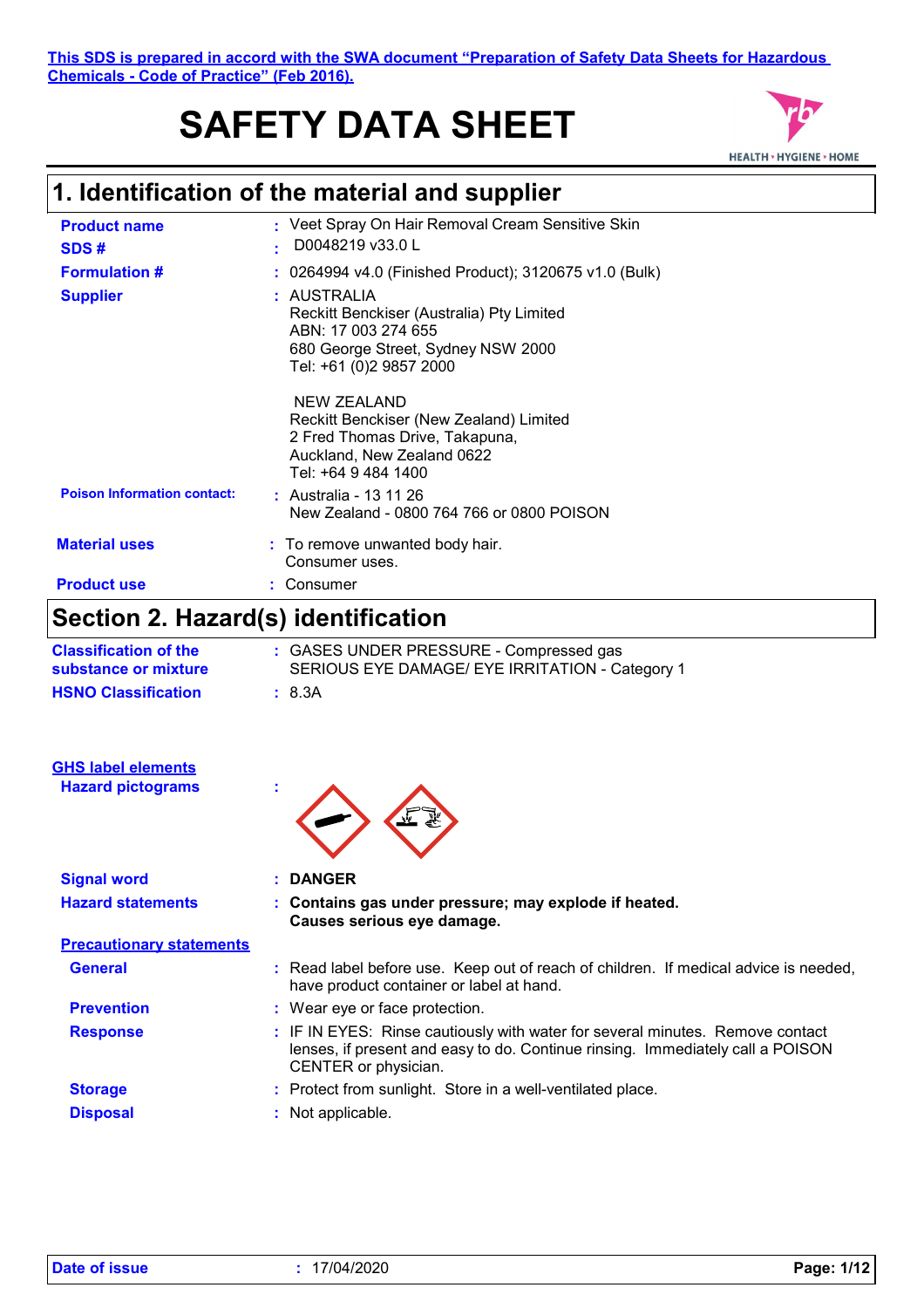# **Section 2. Hazard(s) identification**

| <b>Supplemental label</b><br>: Safety Label Language:<br>elements<br>Avoid contact with eyes. In case of contact with eyes, rinse immediately with plenty<br>of water and seek medical advice.<br>Contains alkali and thioglycolate.<br>Follow the instructions.<br>Before every use, test your skin reaction by applying and removing the product to a<br>small part of the area you wish to treat, following the directions for use. If after 24<br>HOURS there is no adverse reaction, continue to use.<br>If you experience any smarting/tingling during use, remove the product immediately<br>and rinse thoroughly with cold water. If a burning sensation persists, seek medical<br>advice.<br><b>CAUTION:</b> Use only as directed. Pressurized container: May be burst if heated.<br>Protect from sunlight and do not expose to temperatures exceeding 40°C. Do not<br>pierce or burn, even after use. "Please recycle – when empty".<br><b>Recommendations</b><br>: No known significant effects or critical hazards.<br><b>Other hazards which do not : None known.</b><br>result in classification |  |
|----------------------------------------------------------------------------------------------------------------------------------------------------------------------------------------------------------------------------------------------------------------------------------------------------------------------------------------------------------------------------------------------------------------------------------------------------------------------------------------------------------------------------------------------------------------------------------------------------------------------------------------------------------------------------------------------------------------------------------------------------------------------------------------------------------------------------------------------------------------------------------------------------------------------------------------------------------------------------------------------------------------------------------------------------------------------------------------------------------------|--|
|                                                                                                                                                                                                                                                                                                                                                                                                                                                                                                                                                                                                                                                                                                                                                                                                                                                                                                                                                                                                                                                                                                                |  |
|                                                                                                                                                                                                                                                                                                                                                                                                                                                                                                                                                                                                                                                                                                                                                                                                                                                                                                                                                                                                                                                                                                                |  |
|                                                                                                                                                                                                                                                                                                                                                                                                                                                                                                                                                                                                                                                                                                                                                                                                                                                                                                                                                                                                                                                                                                                |  |

# **Section 3. Composition and ingredient information**

**Substance/mixture :**

: Mixture

| <b>Ingredient name</b>                     | $%$ (w/w) | <b>CAS number</b> |
|--------------------------------------------|-----------|-------------------|
| Acetic acid, mercapto-, monopotassium salt | ≤5        | 34452-51-2        |
| Glycerol                                   | $\leq 5$  | 56-81-5           |
| Slaked lime                                | ՝≤3       | 1305-62-0         |
| <b>butane</b>                              | ՝≤3       | 106-97-8          |

#### **Other Non-hazardous ingredients to 100%**

**Occupational exposure limits, if available, are listed in Section 8.**

### **Section 4. First aid measures**

| <b>Description of necessary first aid measures</b> |                                                                                                                                                                                                                                                                                                                                                                                                                                                                                                                                                                                                                                                                                                                                                                                                                                                                                                                 |
|----------------------------------------------------|-----------------------------------------------------------------------------------------------------------------------------------------------------------------------------------------------------------------------------------------------------------------------------------------------------------------------------------------------------------------------------------------------------------------------------------------------------------------------------------------------------------------------------------------------------------------------------------------------------------------------------------------------------------------------------------------------------------------------------------------------------------------------------------------------------------------------------------------------------------------------------------------------------------------|
| Eye contact                                        | : Get medical attention immediately. Call a poison center or physician. Immediately<br>flush eyes with plenty of water, occasionally lifting the upper and lower eyelids.<br>Check for and remove any contact lenses. Continue to rinse for at least 10 minutes.<br>Chemical burns must be treated promptly by a physician.                                                                                                                                                                                                                                                                                                                                                                                                                                                                                                                                                                                     |
| <b>Inhalation</b>                                  | : Get medical attention immediately. Call a poison center or physician. Remove<br>victim to fresh air and keep at rest in a position comfortable for breathing. If it is<br>suspected that fumes are still present, the rescuer should wear an appropriate mask<br>or self-contained breathing apparatus. If not breathing, if breathing is irregular or if<br>respiratory arrest occurs, provide artificial respiration or oxygen by trained personnel.<br>It may be dangerous to the person providing aid to give mouth-to-mouth<br>resuscitation. If unconscious, place in recovery position and get medical attention<br>immediately. Maintain an open airway. Loosen tight clothing such as a collar, tie,<br>belt or waistband. In case of inhalation of decomposition products in a fire,<br>symptoms may be delayed. The exposed person may need to be kept under<br>medical surveillance for 48 hours. |
| <b>Skin contact</b>                                | : Get medical attention immediately. Call a poison center or physician. Flush<br>contaminated skin with plenty of water. Remove contaminated clothing and shoes.<br>Wash contaminated clothing thoroughly with water before removing it, or wear<br>gloves. Continue to rinse for at least 10 minutes. Chemical burns must be treated<br>promptly by a physician. Wash clothing before reuse. Clean shoes thoroughly<br>before reuse.                                                                                                                                                                                                                                                                                                                                                                                                                                                                           |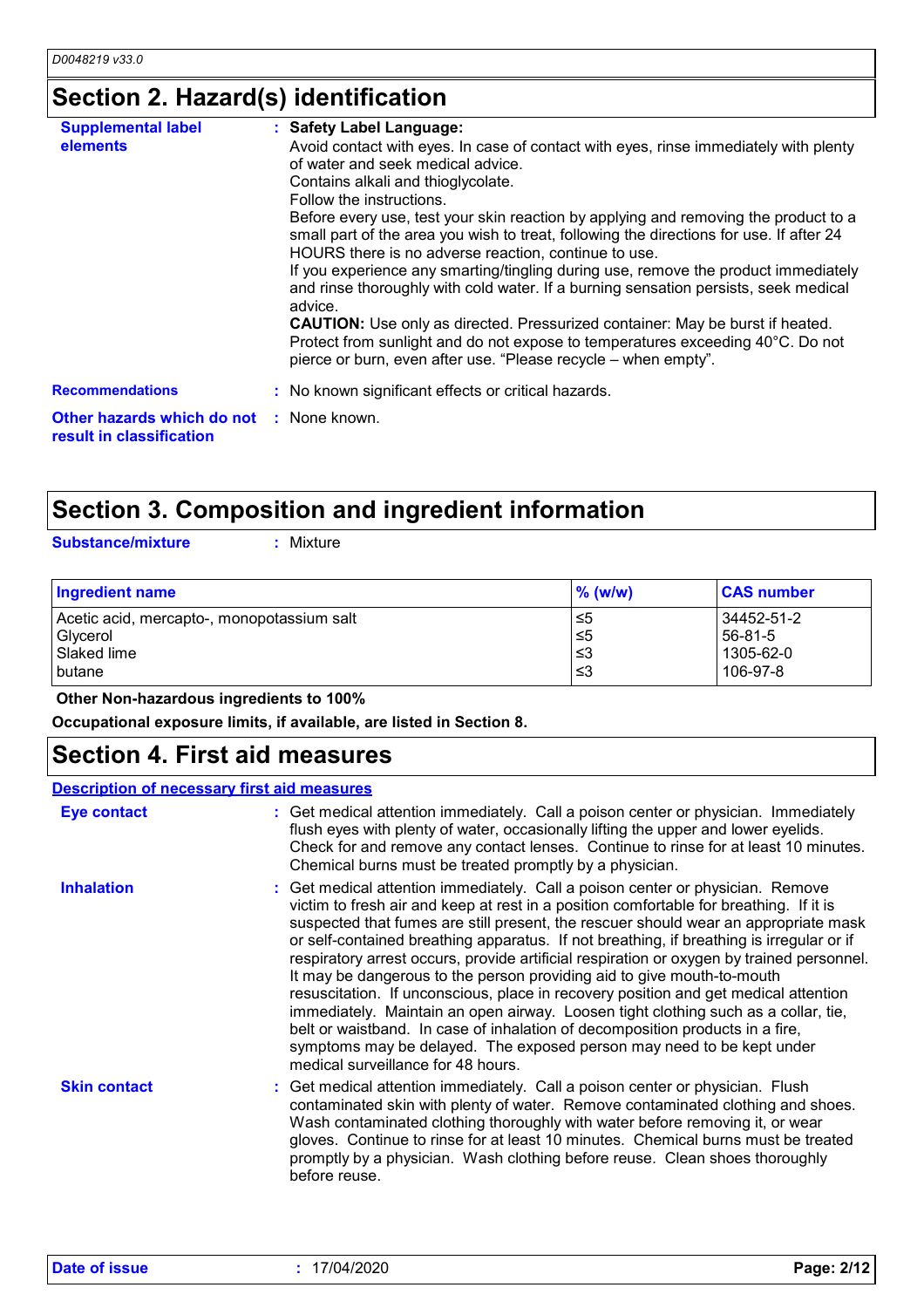# **Section 4. First aid measures**

#### **Most important symptoms/effects, acute and delayed**

| <b>Potential acute health effects</b> |                                                                                                                                                                                                                                                                                                                                                                                                                 |
|---------------------------------------|-----------------------------------------------------------------------------------------------------------------------------------------------------------------------------------------------------------------------------------------------------------------------------------------------------------------------------------------------------------------------------------------------------------------|
| <b>Eye contact</b>                    | : Causes serious eye damage.                                                                                                                                                                                                                                                                                                                                                                                    |
| <b>Inhalation</b>                     | : No known significant effects or critical hazards.                                                                                                                                                                                                                                                                                                                                                             |
| <b>Skin contact</b>                   | : No known significant effects or critical hazards.                                                                                                                                                                                                                                                                                                                                                             |
| <b>Ingestion</b>                      | : No known significant effects or critical hazards.                                                                                                                                                                                                                                                                                                                                                             |
| <b>Over-exposure signs/symptoms</b>   |                                                                                                                                                                                                                                                                                                                                                                                                                 |
| <b>Eye contact</b>                    | : Adverse symptoms may include the following:<br>pain<br>watering<br>redness                                                                                                                                                                                                                                                                                                                                    |
| <b>Inhalation</b>                     | : Adverse symptoms may include the following:<br>respiratory tract irritation<br>coughing                                                                                                                                                                                                                                                                                                                       |
| <b>Skin contact</b>                   | : Adverse symptoms may include the following:<br>pain or irritation<br>redness<br>blistering may occur                                                                                                                                                                                                                                                                                                          |
| <b>Ingestion</b>                      | Adverse symptoms may include the following:<br>stomach pains                                                                                                                                                                                                                                                                                                                                                    |
|                                       | Indication of immediate medical attention and special treatment needed, if necessary                                                                                                                                                                                                                                                                                                                            |
| <b>Notes to physician</b>             | : In case of inhalation of decomposition products in a fire, symptoms may be delayed.<br>The exposed person may need to be kept under medical surveillance for 48 hours.                                                                                                                                                                                                                                        |
| <b>Specific treatments</b>            | : No specific treatment.                                                                                                                                                                                                                                                                                                                                                                                        |
| <b>Protection of first-aiders</b>     | : No action shall be taken involving any personal risk or without suitable training. If it<br>is suspected that fumes are still present, the rescuer should wear an appropriate<br>mask or self-contained breathing apparatus. It may be dangerous to the person<br>providing aid to give mouth-to-mouth resuscitation. Wash contaminated clothing<br>thoroughly with water before removing it, or wear gloves. |

**See toxicological information (Section 11)**

## **Section 5. Fire-fighting measures**

| <b>Extinguishing media</b>                           |                                                                                                                                                                  |
|------------------------------------------------------|------------------------------------------------------------------------------------------------------------------------------------------------------------------|
| <b>Suitable extinguishing</b><br>media               | : Use an extinguishing agent suitable for the surrounding fire.                                                                                                  |
| Unsuitable extinguishing<br>media                    | : None known.                                                                                                                                                    |
| <b>Specific hazards arising</b><br>from the chemical | : In a fire or if heated, a pressure increase will occur and the container may burst.<br>Bursting aerosol containers may be propelled from a fire at high speed. |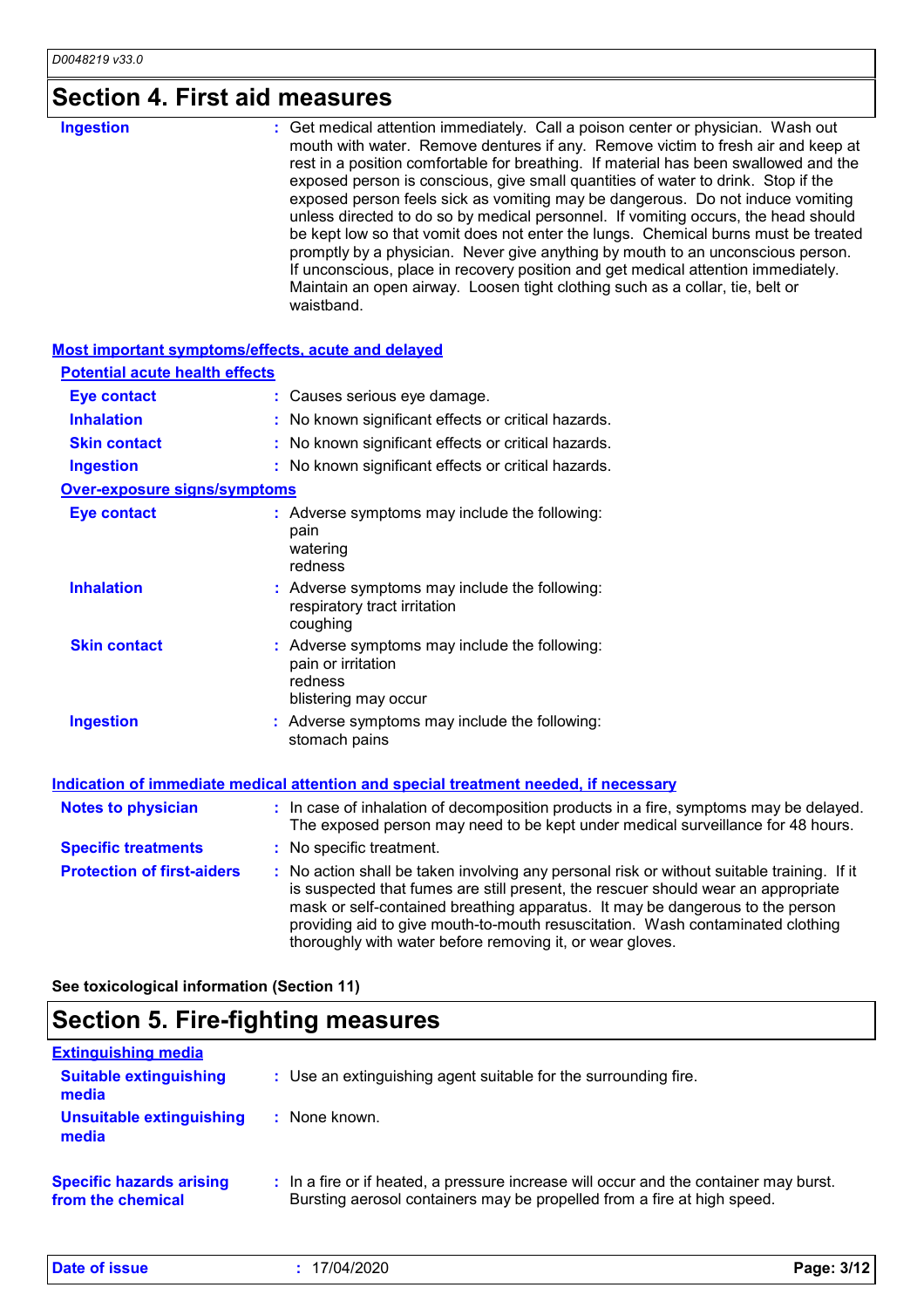## **Section 5. Fire-fighting measures**

| <b>Hazardous thermal</b><br>decomposition products     | : No specific data.                                                                                                                                                                                                                                                                                                           |
|--------------------------------------------------------|-------------------------------------------------------------------------------------------------------------------------------------------------------------------------------------------------------------------------------------------------------------------------------------------------------------------------------|
| <b>Special protective actions</b><br>for fire-fighters | : Promptly isolate the scene by removing all persons from the vicinity of the incident if<br>there is a fire. No action shall be taken involving any personal risk or without<br>suitable training. Move containers from fire area if this can be done without risk.<br>Use water spray to keep fire-exposed containers cool. |
| <b>Special protective actions</b><br>for fire-fighters | : Fire-fighters should wear appropriate protective equipment and self-contained<br>breathing apparatus (SCBA) with a full face-piece operated in positive pressure<br>mode.<br>: 2YE                                                                                                                                          |

### **Section 6. Accidental release measures**

#### **Personal precautions, protective equipment and emergency procedures**

| : No action shall be taken involving any personal risk or without suitable training.<br>Evacuate surrounding areas. Keep unnecessary and unprotected personnel from<br>entering. In the case of aerosols being ruptured, care should be taken due to the<br>rapid escape of the pressurized contents and propellant. If a large number of<br>containers are ruptured, treat as a bulk material spillage according to the<br>instructions in the clean-up section. Do not touch or walk through spilled material.<br>Do not breathe vapor or mist. Provide adequate ventilation. Wear appropriate<br>respirator when ventilation is inadequate. Put on appropriate personal protective<br>equipment. |
|-----------------------------------------------------------------------------------------------------------------------------------------------------------------------------------------------------------------------------------------------------------------------------------------------------------------------------------------------------------------------------------------------------------------------------------------------------------------------------------------------------------------------------------------------------------------------------------------------------------------------------------------------------------------------------------------------------|
| If specialized clothing is required to deal with the spillage, take note of any<br>For emergency responders :<br>information in Section 8 on suitable and unsuitable materials. See also the<br>information in "For non-emergency personnel".                                                                                                                                                                                                                                                                                                                                                                                                                                                       |
| : Avoid dispersal of spilled material and runoff and contact with soil, waterways,<br>drains and sewers. Inform the relevant authorities if the product has caused<br>environmental pollution (sewers, waterways, soil or air).                                                                                                                                                                                                                                                                                                                                                                                                                                                                     |
| <b>Methods and materials for containment and cleaning up</b>                                                                                                                                                                                                                                                                                                                                                                                                                                                                                                                                                                                                                                        |
| : Stop leak if without risk. Move containers from spill area. Dilute with water and mop<br>up if water-soluble. Alternatively, or if water-insoluble, absorb with an inert dry<br>material and place in an appropriate waste disposal container. Dispose of via a<br>licensed waste disposal contractor.                                                                                                                                                                                                                                                                                                                                                                                            |
|                                                                                                                                                                                                                                                                                                                                                                                                                                                                                                                                                                                                                                                                                                     |
|                                                                                                                                                                                                                                                                                                                                                                                                                                                                                                                                                                                                                                                                                                     |

**See Section 1 for emergency contact information.**

**See Section 8 for information on appropriate personal protective equipment.**

**See Section 13 for additional waste treatment information.**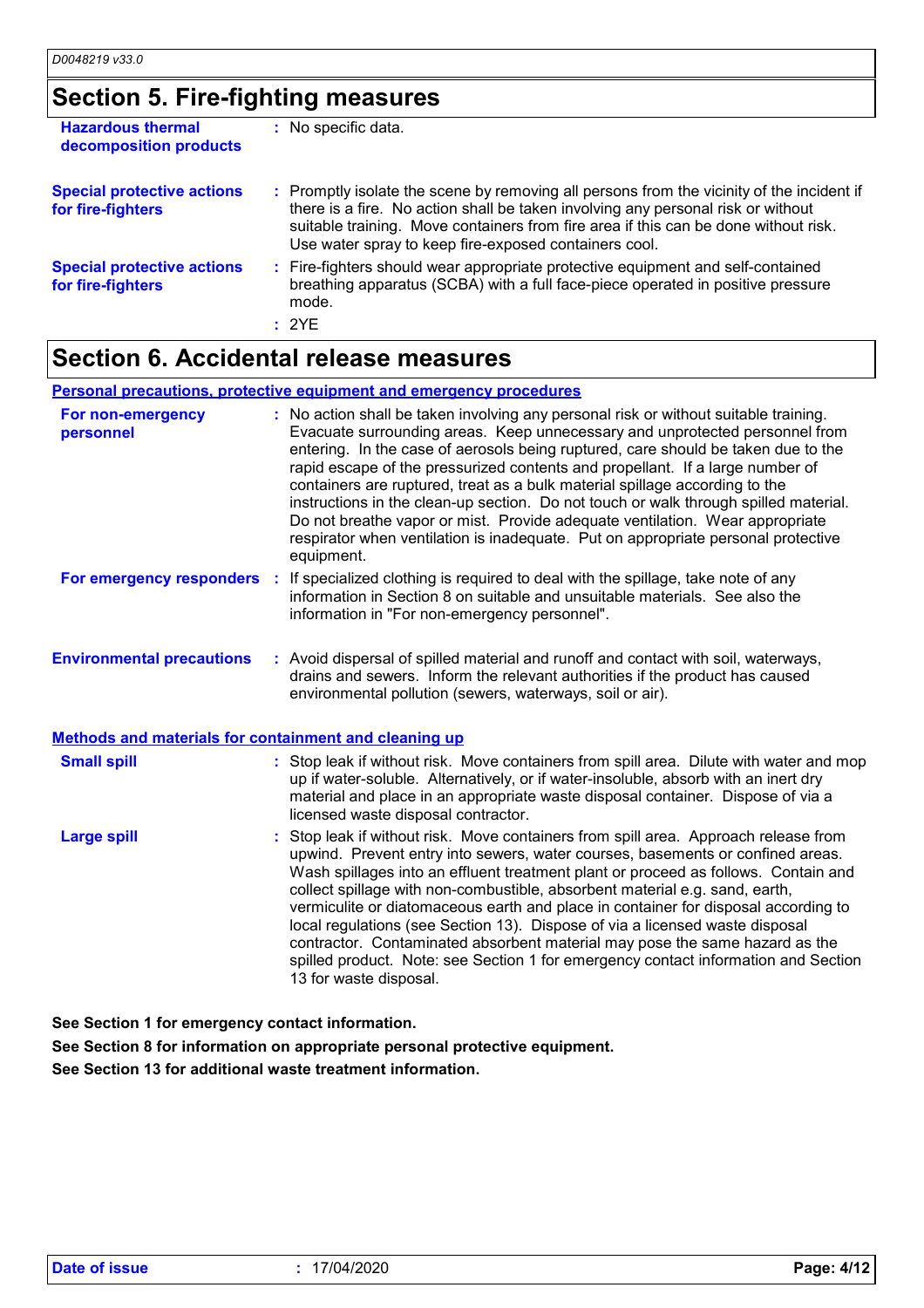# **Section 7. Handling and storage**

| <b>Precautions for safe handling</b>                                             |                                                                                                                                                                                                                                                                                                                                                                                                                                                                                                     |
|----------------------------------------------------------------------------------|-----------------------------------------------------------------------------------------------------------------------------------------------------------------------------------------------------------------------------------------------------------------------------------------------------------------------------------------------------------------------------------------------------------------------------------------------------------------------------------------------------|
| <b>Protective measures</b>                                                       | : Put on appropriate personal protective equipment (see Section 8). Pressurized<br>container: protect from sunlight and do not expose to temperatures exceeding 50°C.<br>Do not pierce or burn, even after use. Do not get in eyes or on skin or clothing. Do<br>not breathe vapor or mist. Do not ingest. Avoid breathing gas. Use only with<br>adequate ventilation. Wear appropriate respirator when ventilation is inadequate.<br>Empty containers retain product residue and can be hazardous. |
| <b>Advice on general</b><br>occupational hygiene                                 | : Eating, drinking and smoking should be prohibited in areas where this material is<br>handled, stored and processed. Workers should wash hands and face before<br>eating, drinking and smoking. Remove contaminated clothing and protective<br>equipment before entering eating areas. See also Section 8 for additional<br>information on hygiene measures.                                                                                                                                       |
| <b>Conditions for safe storage,</b><br>including any<br><b>incompatibilities</b> | : Do not store above the following temperature: $40^{\circ}$ C (104 $^{\circ}$ F). Store in accordance<br>with local regulations. Store away from direct sunlight in a dry, cool and well-<br>ventilated area, away from incompatible materials (see Section 10) and food and<br>drink. Protect from sunlight. Store locked up. Use appropriate containment to<br>avoid environmental contamination. See Section 10 for incompatible materials<br>before handling or use.                           |

### **Section 8. Exposure controls and personal protection**

### **Control parameters**

### **Australia**

#### **Occupational exposure limits**

| <b>Ingredient name</b>                     | <b>Exposure limits</b>                              |
|--------------------------------------------|-----------------------------------------------------|
| Acetic acid, mercapto-, monopotassium salt | ACGIH TLV (United States, 3/2018). Absorbed through |
|                                            | skin. Skin sensitizer.                              |
|                                            | TWA: 1 ppm 8 hours.                                 |
|                                            | TWA: 3.8 mg/m <sup>3</sup> 8 hours.                 |
| Glycerol                                   | Safe Work Australia (Australia, 4/2018).            |
|                                            | TWA: 10 mg/m <sup>3</sup> 8 hours.                  |
| Slaked lime                                | Safe Work Australia (Australia, 4/2018).            |
|                                            | TWA: 5 mg/m <sup>3</sup> 8 hours.                   |
| butane                                     | Safe Work Australia (Australia, 1/2014).            |
|                                            | TWA: 1900 mg/m <sup>3</sup> 8 hours.                |
|                                            | TWA: 800 ppm 8 hours.                               |

#### **New Zealand**

**Occupational exposure limits : No exposure standard allocated.**

| Ingredient name           | <b>Exposure limits</b>                                                                                                                     |
|---------------------------|--------------------------------------------------------------------------------------------------------------------------------------------|
| potassium mercaptoacetate | ACGIH TLV (United States, 3/2018). Absorbed through<br>skin. Skin sensitizer.<br>TWA: 1 ppm 8 hours.<br>TWA: $3.8 \text{ mg/m}^3$ 8 hours. |
| glycerol                  | NZ HSWA 2015 (New Zealand, 11/2017).<br>WES-TWA: 10 mg/m <sup>3</sup> 8 hours. Form: Mist                                                  |
| calcium dihydroxide       | NZ HSWA 2015 (New Zealand, 11/2017).<br>WES-TWA: 5 mg/m <sup>3</sup> 8 hours.                                                              |
| butane                    | NZ HSWA 2015 (New Zealand, 2/2013).<br>WES-TWA: 800 ppm 8 hours.<br>WES-TWA: 1900 mg/m <sup>3</sup> 8 hours.                               |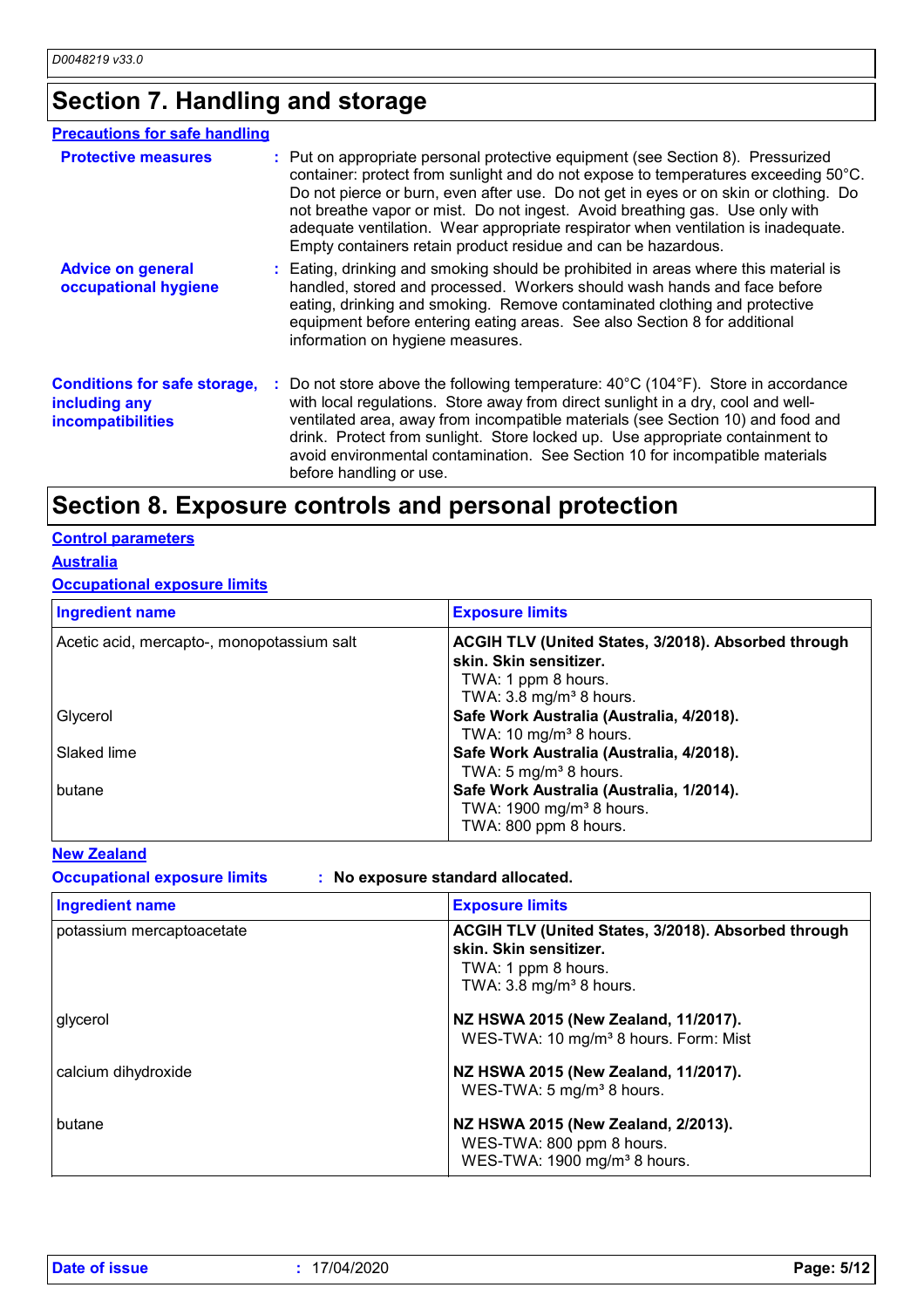# **Section 8. Exposure controls and personal protection**

| <b>Appropriate engineering</b><br><b>controls</b> | : Use only with adequate ventilation. If user operations generate dust, fumes, gas,<br>vapor or mist, use process enclosures, local exhaust ventilation or other engineering<br>controls to keep worker exposure to airborne contaminants below any<br>recommended or statutory limits.                                                                                                                                                                                                                                                                                                                                   |
|---------------------------------------------------|---------------------------------------------------------------------------------------------------------------------------------------------------------------------------------------------------------------------------------------------------------------------------------------------------------------------------------------------------------------------------------------------------------------------------------------------------------------------------------------------------------------------------------------------------------------------------------------------------------------------------|
| <b>Environmental exposure</b><br><b>controls</b>  | : Emissions from ventilation or work process equipment should be checked to ensure<br>they comply with the requirements of environmental protection legislation. In some<br>cases, fume scrubbers, filters or engineering modifications to the process<br>equipment will be necessary to reduce emissions to acceptable levels.                                                                                                                                                                                                                                                                                           |
| <b>Individual protection measures</b>             |                                                                                                                                                                                                                                                                                                                                                                                                                                                                                                                                                                                                                           |
| <b>Hygiene measures</b>                           | : Wash hands, forearms and face thoroughly after handling chemical products, before<br>eating, smoking and using the lavatory and at the end of the working period.<br>Appropriate techniques should be used to remove potentially contaminated clothing.<br>Wash contaminated clothing before reusing. Ensure that eyewash stations and<br>safety showers are close to the workstation location.                                                                                                                                                                                                                         |
| <b>Eye/face protection</b>                        | Safety eyewear complying with an approved standard should be used when a risk<br>assessment indicates this is necessary to avoid exposure to liquid splashes, mists,<br>gases or dusts. If contact is possible, the following protection should be worn,<br>unless the assessment indicates a higher degree of protection: chemical splash<br>goggles and/or face shield. If inhalation hazards exist, a full-face respirator may be<br>required instead.                                                                                                                                                                 |
| <b>Skin protection</b>                            |                                                                                                                                                                                                                                                                                                                                                                                                                                                                                                                                                                                                                           |
| <b>Hand protection</b>                            | : Chemical-resistant, impervious gloves complying with an approved standard should<br>be worn at all times when handling chemical products if a risk assessment indicates<br>this is necessary. Considering the parameters specified by the glove manufacturer,<br>check during use that the gloves are still retaining their protective properties. It<br>should be noted that the time to breakthrough for any glove material may be<br>different for different glove manufacturers. In the case of mixtures, consisting of<br>several substances, the protection time of the gloves cannot be accurately<br>estimated. |
| <b>Body protection</b>                            | Personal protective equipment for the body should be selected based on the task<br>being performed and the risks involved and should be approved by a specialist<br>before handling this product.                                                                                                                                                                                                                                                                                                                                                                                                                         |
| <b>Other skin protection</b>                      | : Appropriate footwear and any additional skin protection measures should be<br>selected based on the task being performed and the risks involved and should be<br>approved by a specialist before handling this product.                                                                                                                                                                                                                                                                                                                                                                                                 |
| <b>Respiratory protection</b>                     | Based on the hazard and potential for exposure, select a respirator that meets the<br>appropriate standard or certification. Respirators must be used according to a<br>respiratory protection program to ensure proper fitting, training, and other important<br>aspects of use.                                                                                                                                                                                                                                                                                                                                         |

# **Section 9. Physical and chemical properties**

| <b>Appearance</b>                               |                                                 |
|-------------------------------------------------|-------------------------------------------------|
| <b>Physical state</b>                           | : Liquid. [cream/Liquefied compressed gas.]     |
| <b>Color</b>                                    | $:$ Off-white/Cream                             |
| <b>Odor</b>                                     | : Not available.                                |
| <b>Odor threshold</b>                           | : Not available.                                |
| pH                                              | $: 12.2$ to 12.5                                |
|                                                 |                                                 |
| <b>Melting point</b>                            | : Not available.                                |
| <b>Boiling point</b>                            | : Not available.                                |
| <b>Flash point</b>                              | : Closed cup: $50^{\circ}$ C (122 $^{\circ}$ F) |
| <b>Evaporation rate</b>                         | : Not available.                                |
| <b>Flammability (solid, gas)</b>                | : Not available.                                |
| Lower and upper explosive<br>(flammable) limits | : Not available.                                |
|                                                 |                                                 |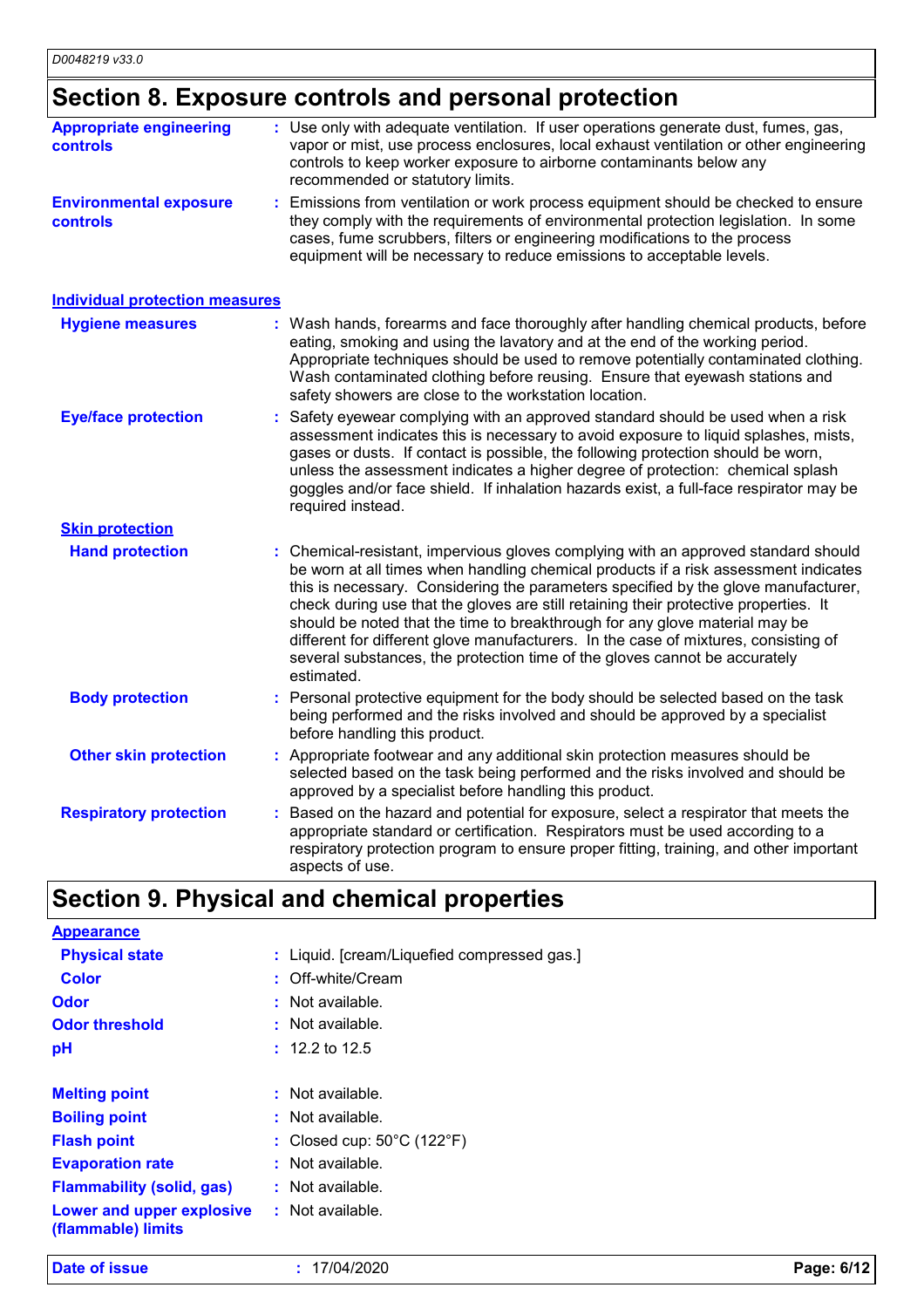### **Section 9. Physical and chemical properties**

| <b>Vapor pressure</b>                             | $:$ Not available.                                                         |
|---------------------------------------------------|----------------------------------------------------------------------------|
| <b>Vapor density</b>                              | $:$ Not available.                                                         |
| <b>Relative density</b>                           | $: 0.95$ to 1.08 g/cm <sup>3</sup> [20 C]                                  |
| <b>Solubility</b>                                 | : Easily soluble in the following materials: cold water and hot water.     |
| <b>Solubility in water</b>                        | : See Section 9.1 Solubility(ies)                                          |
| <b>Partition coefficient: n-</b><br>octanol/water | : Not available.                                                           |
| <b>Auto-ignition temperature</b>                  | $:$ Not available.                                                         |
| <b>Decomposition temperature</b>                  | $:$ Not available.                                                         |
| <b>Viscosity</b>                                  | : Dynamic (room temperature): 4500 to 9000 mPa $\cdot$ s (4500 to 9000 cP) |
| Flow time (ISO 2431)                              | : Not available.                                                           |
| <b>Aerosol product</b>                            |                                                                            |
| <b>Type of aerosol</b>                            | $:$ Spray                                                                  |
| <b>Heat of combustion</b>                         | : $1.707$ kJ/g                                                             |
| <b>Flame height</b>                               | : 3 cm                                                                     |
| <b>Flame duration</b>                             | : 1s                                                                       |

|  |  | <b>Section 10. Stability and reactivity</b> |
|--|--|---------------------------------------------|
|--|--|---------------------------------------------|

| <b>Reactivity</b>                            | : No specific test data related to reactivity available for this product or its ingredients.              |
|----------------------------------------------|-----------------------------------------------------------------------------------------------------------|
| <b>Chemical stability</b>                    | : The product is stable.                                                                                  |
| <b>Possibility of hazardous</b><br>reactions | : Under normal conditions of storage and use, hazardous reactions will not occur.                         |
| <b>Conditions to avoid</b>                   | : No specific data.                                                                                       |
| Incompatible materials                       | : No specific data.                                                                                       |
| <b>Hazardous decomposition</b><br>products   | : Under normal conditions of storage and use, hazardous decomposition products<br>should not be produced. |

### **Section 11. Toxicological information**

#### **Information on toxicological effects**

#### **Acute toxicity**

| <b>Product/ingredient name</b> | <u> Result</u>               | <b>Species</b> | <b>Dose</b>              | <b>Exposure</b> |
|--------------------------------|------------------------------|----------------|--------------------------|-----------------|
| Glycerol                       | LD50 Oral                    | Rat            | 12600 mg/kg              |                 |
| Slaked lime                    | LD50 Oral                    | Rat            | 7340 mg/kg               |                 |
| <b>Butane</b>                  | <b>LC50 Inhalation Vapor</b> | Rat            | 658000 mg/m <sup>3</sup> | 4 hours         |

**Conclusion/Summary :** Based on available data, the classification criteria are not met.

#### **Irritation/Corrosion**

| Rabbit<br> 10 milligrams   -<br>Eyes - Severe irritant<br>Skin - Primary dermal<br><b>Human</b><br>IC<br>irritation index (PDII) | <b>Product/ingredient name</b>                                              | <b>Result</b> | <b>Species</b> | <b>Score</b> | <b>Exposure</b> | <b>Observation</b> |
|----------------------------------------------------------------------------------------------------------------------------------|-----------------------------------------------------------------------------|---------------|----------------|--------------|-----------------|--------------------|
|                                                                                                                                  | Slaked lime<br>Veet, Spray Cream,<br>Sensitive FF0264994<br> (D0048219) ANZ |               |                |              |                 |                    |

# **Conclusion/Summary**

**Skin :** Non-irritant to skin.\*Information is based on toxicity test result of a similar product.

- **Eyes :** Based on Calculation Method: Causes serious eye damage.
- **Respiratory :** No known significant effects or critical hazards.

**Date of issue :** 17/04/2020 **Page: 7/12**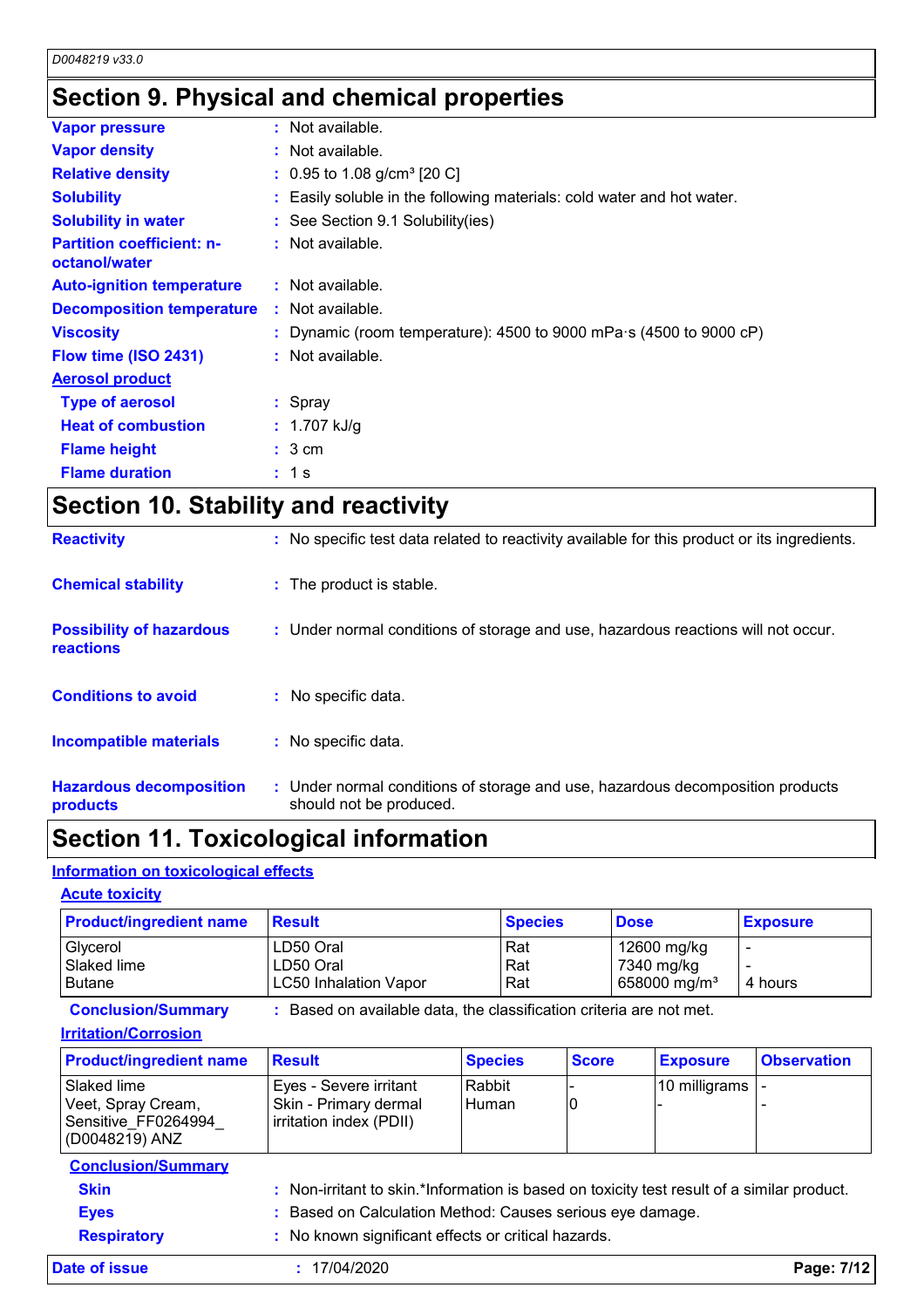# **Section 11. Toxicological information**

#### **Sensitization**

| <b>Product/ingredient name</b>                                              | <b>Route of</b><br>exposure | <b>Species</b>                                      | <b>Result</b>                                                                     |
|-----------------------------------------------------------------------------|-----------------------------|-----------------------------------------------------|-----------------------------------------------------------------------------------|
| Veet, Spray Cream,<br>Sensitive_FF0264994_<br>(D0048219) ANZ                | skin                        | Human                                               | Not sensitizing                                                                   |
| <b>Conclusion/Summary</b>                                                   |                             |                                                     |                                                                                   |
| <b>Skin</b>                                                                 | product.                    |                                                     | Non-sensitizer to skin.*Information is based on toxicity test result of a similar |
| <b>Respiratory</b><br><b>Mutagenicity</b><br>Not available.                 |                             | : No known significant effects or critical hazards. |                                                                                   |
| <b>Conclusion/Summary</b><br><b>Carcinogenicity</b><br>Not available.       |                             | : No known significant effects or critical hazards. |                                                                                   |
| <b>Conclusion/Summary</b><br><b>Reproductive toxicity</b><br>Not available. |                             | : No known significant effects or critical hazards. |                                                                                   |
| <b>Conclusion/Summary</b><br><b>Teratogenicity</b><br>Not available.        |                             | : No known significant effects or critical hazards. |                                                                                   |
| <b>Conclusion/Summary</b>                                                   |                             | : No known significant effects or critical hazards. |                                                                                   |

#### **Specific target organ toxicity (single exposure)**

| <b>Name</b>                                | <b>Category</b> | <b>Route of</b><br>exposure | <b>Target organs</b>            |
|--------------------------------------------|-----------------|-----------------------------|---------------------------------|
| Acetic acid, mercapto-, monopotassium salt | Category 3      | Not applicable.             | Respiratory tract<br>irritation |
| Slaked lime                                | Category 3      | Not applicable.             | Respiratory tract<br>irritation |

#### **Specific target organ toxicity (repeated exposure)**

| <b>Name</b>                                | <b>Category</b> | ∣ Route of<br><b>Exposure</b> | <b>Target organs</b> |
|--------------------------------------------|-----------------|-------------------------------|----------------------|
| Acetic acid, mercapto-, monopotassium salt | Category 2      | l Not determined              | Not determined       |

#### **Aspiration hazard**

Not available.

| Information on the likely<br>routes of exposure | : Not available.                                    |
|-------------------------------------------------|-----------------------------------------------------|
| <b>Potential acute health effects</b>           |                                                     |
| <b>Eye contact</b>                              | : Causes serious eye damage.                        |
| <b>Inhalation</b>                               | : No known significant effects or critical hazards. |
| <b>Skin contact</b>                             | : No known significant effects or critical hazards. |
| <b>Ingestion</b>                                | : No known significant effects or critical hazards. |

#### **Symptoms related to the physical, chemical and toxicological characteristics**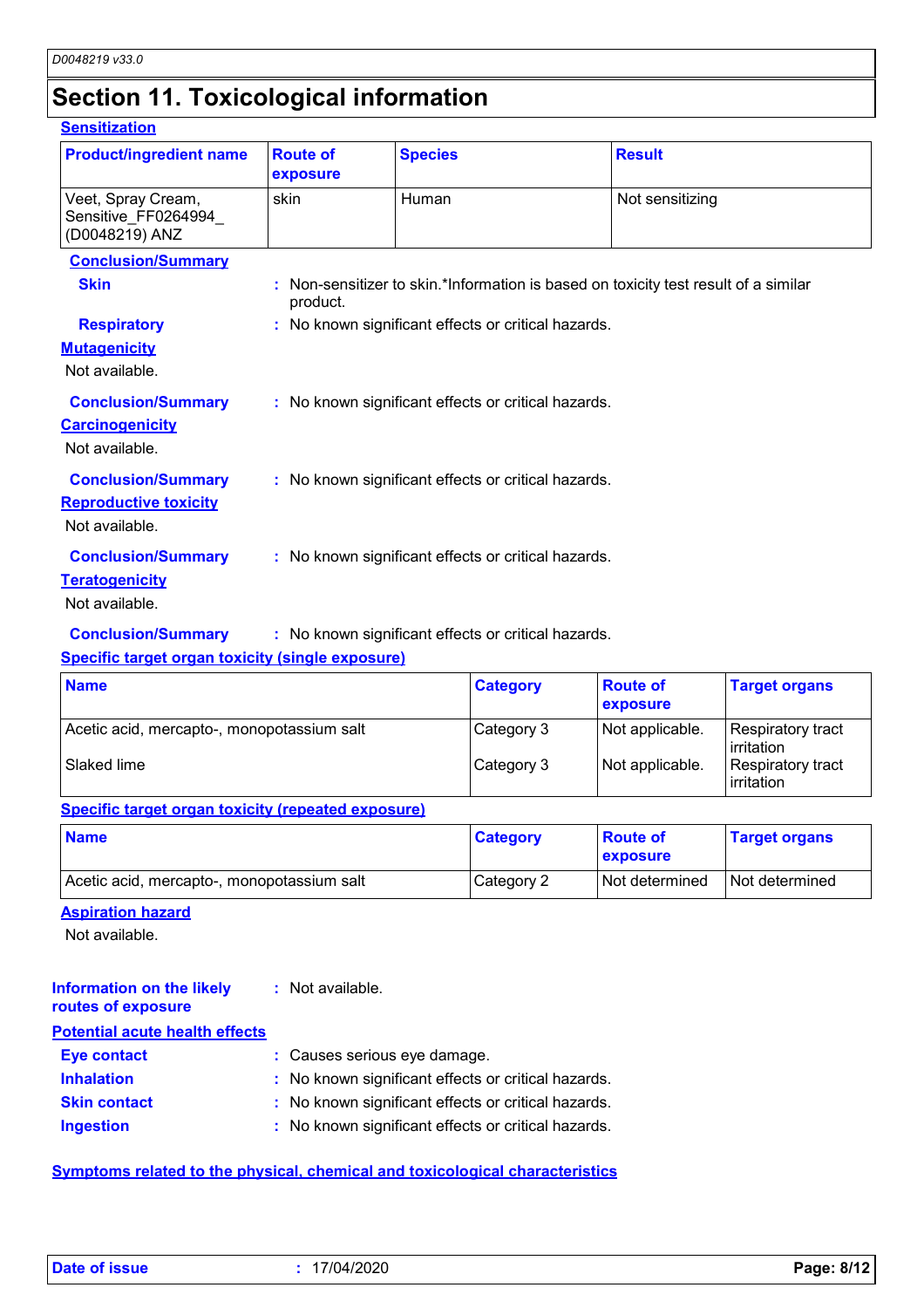# **Section 11. Toxicological information**

| <b>Eye contact</b>  | : Adverse symptoms may include the following:<br>pain<br>watering<br>redness                           |
|---------------------|--------------------------------------------------------------------------------------------------------|
| <b>Inhalation</b>   | : Adverse symptoms may include the following:<br>respiratory tract irritation<br>coughing              |
| <b>Skin contact</b> | : Adverse symptoms may include the following:<br>pain or irritation<br>redness<br>blistering may occur |
| <b>Ingestion</b>    | : Adverse symptoms may include the following:<br>stomach pains                                         |

| Delayed and immediate effects and also chronic effects from short and long term exposure |                                                                     |  |  |
|------------------------------------------------------------------------------------------|---------------------------------------------------------------------|--|--|
| <b>Short term exposure</b>                                                               |                                                                     |  |  |
| <b>Potential immediate</b><br><b>effects</b>                                             | $:$ Not available.                                                  |  |  |
| <b>Potential delayed effects : Not available.</b>                                        |                                                                     |  |  |
| <b>Long term exposure</b>                                                                |                                                                     |  |  |
| <b>Potential immediate</b><br>effects                                                    | $:$ Not available.                                                  |  |  |
| <b>Potential delayed effects : Not available.</b>                                        |                                                                     |  |  |
| <b>Potential chronic health effects</b>                                                  |                                                                     |  |  |
| Not available.                                                                           |                                                                     |  |  |
| <b>Conclusion/Summary</b>                                                                | : Based on available data, the classification criteria are not met. |  |  |
| <b>General</b>                                                                           | : No known significant effects or critical hazards.                 |  |  |
| <b>Carcinogenicity</b>                                                                   | : No known significant effects or critical hazards.                 |  |  |
| <b>Mutagenicity</b>                                                                      | : No known significant effects or critical hazards.                 |  |  |
| <b>Teratogenicity</b>                                                                    | : No known significant effects or critical hazards.                 |  |  |
| <b>Developmental effects</b>                                                             | : No known significant effects or critical hazards.                 |  |  |
| <b>Fertility effects</b>                                                                 | : No known significant effects or critical hazards.                 |  |  |
|                                                                                          |                                                                     |  |  |

#### **Numerical measures of toxicity**

**Acute toxicity estimates**

Not available.

## **Section 12. Ecological information**

| <b>Product/ingredient name</b> | <b>Result</b>                                                         | <b>Species</b>                            | <b>Exposure</b>      |
|--------------------------------|-----------------------------------------------------------------------|-------------------------------------------|----------------------|
| Glycerol                       | Acute LC50 10000 mg/l Fresh water<br>Acute LC50 5000 mg/l Fresh water | Daphnia<br>Fish                           | 24 hours<br>24 hours |
| Slaked lime                    | Acute LC50 33884.4 µg/l Fresh water                                   | Fish - Clarias gariepinus -<br>Fingerling | 96 hours             |

#### **Persistence and degradability**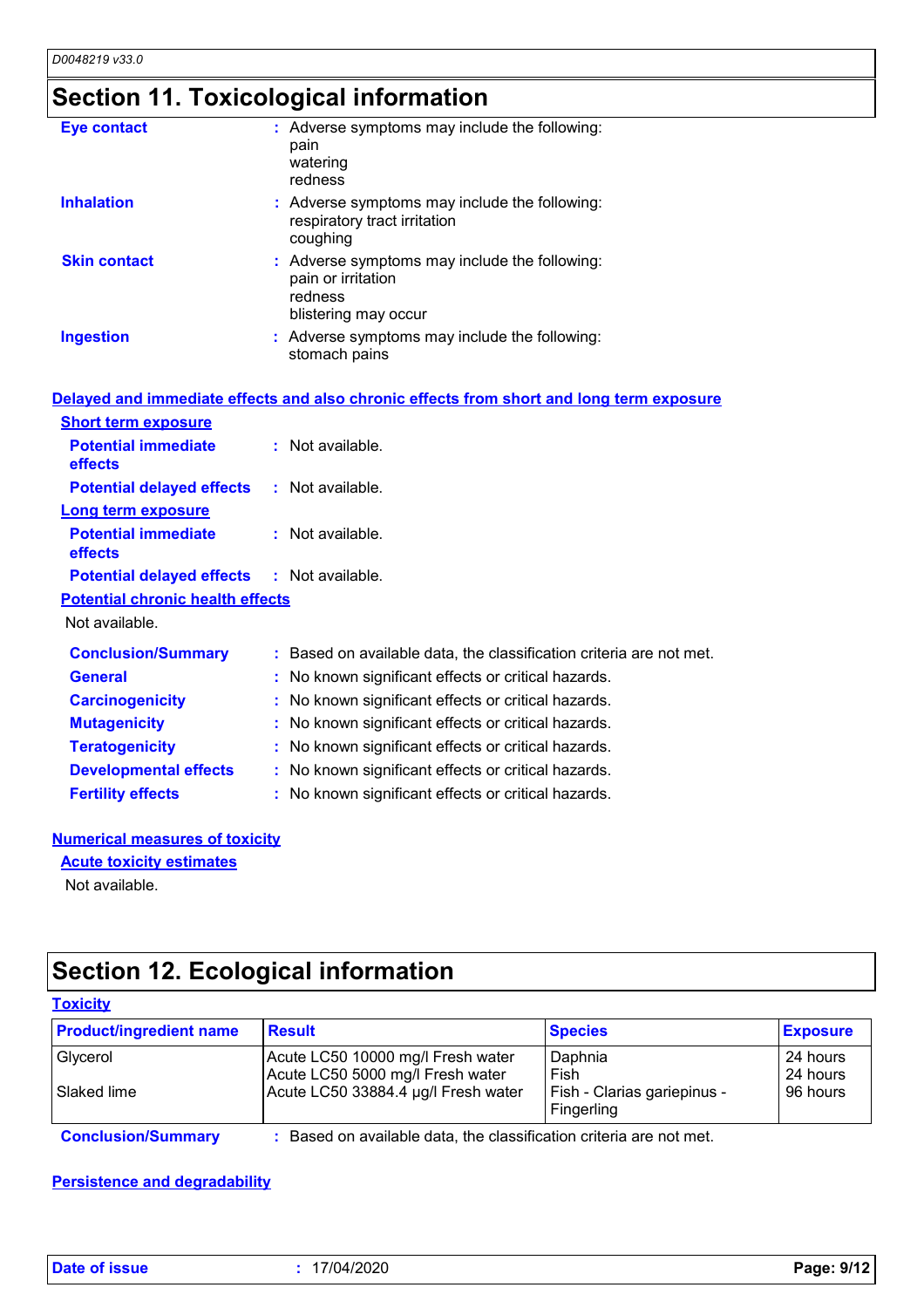### **Section 12. Ecological information**

| <b>Product/ingredient name</b> | <b>Test</b>                                                              | <b>Result</b>  |                   | <b>Dose</b> | <b>Inoculum</b>         |
|--------------------------------|--------------------------------------------------------------------------|----------------|-------------------|-------------|-------------------------|
| Glycerol                       | OECD 301D<br>Ready<br>Biodegradability -<br><b>Closed Bottle</b><br>Test | 92 % - 30 days |                   |             |                         |
| <b>Product/ingredient name</b> | <b>Aquatic half-life</b>                                                 |                | <b>Photolysis</b> |             | <b>Biodegradability</b> |
| Glycerol                       |                                                                          |                |                   |             | Readily                 |

#### **Bioaccumulative potential**

| <b>Product/ingredient name</b> | $\blacksquare$ Log $\mathsf{P}_\mathsf{ow}$ | <b>BCF</b> | <b>Potential</b> |
|--------------------------------|---------------------------------------------|------------|------------------|
| Glycerol                       | $-1.76$                                     |            | low              |
| butane                         | 2.89                                        |            | low              |

#### **Mobility in soil**

| <b>Soil/water partition</b>    | : Not available. |
|--------------------------------|------------------|
| coefficient (K <sub>oc</sub> ) |                  |

**Other adverse effects** : No known significant effects or critical hazards.

Release of large quantities into water may cause a pH-change resulting in danger for aquatic life.

### **Section 13. Disposal considerations**

The generation of waste should be avoided or minimized wherever possible. Disposal of this product, solutions and any by-products should at all times comply with the requirements of environmental protection and waste disposal legislation and any regional local authority requirements. Dispose of surplus and nonrecyclable products via a licensed waste disposal contractor. Waste should not be disposed of untreated to the sewer unless fully compliant with the requirements of all authorities with jurisdiction. Waste packaging should be recycled. Incineration or landfill should only be considered when recycling is not feasible. This material and its container must be disposed of in a safe way. Empty containers or liners may retain some product residues. Do not puncture or incinerate container. **Disposal methods :**

### **Section 14. Transport information**

| <b>ADG</b>                  | <b>ADR/RID</b>         | <b>IMDG</b>           | <b>IATA</b>                 |
|-----------------------------|------------------------|-----------------------|-----------------------------|
| <b>UN1950</b>               | <b>UN1950</b>          | <b>UN1950</b>         | <b>UN1950</b>               |
| <b>AEROSOLS</b>             | <b>AEROSOLS</b>        | <b>AEROSOLS</b>       | Aerosols, non-<br>flammable |
| 2.2(8)<br><u> 47 (f. 18</u> | 2.2(8)<br><u> 17 P</u> | 2.2(8)<br><u> 175</u> | 2.2(8)<br><u> 17 X </u>     |
| $\overline{\phantom{0}}$    |                        |                       |                             |
| No.                         | No.                    | No.                   | No.                         |
|                             |                        |                       |                             |

**Additional information**

**Hazchem code** 2YE **ADG :**

**Special provisions** 63, 190, 277, 327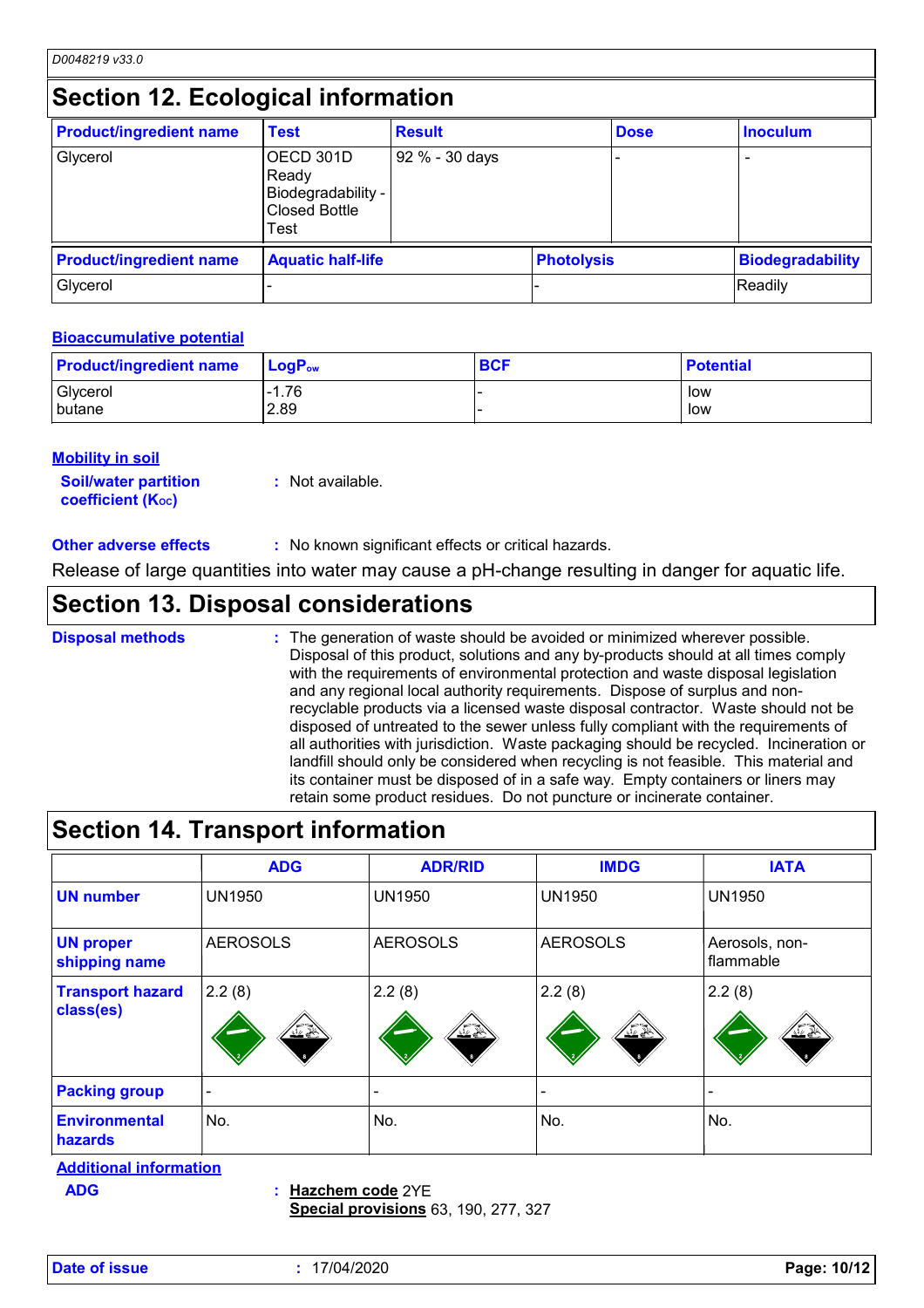## **Section 14. Transport information**

| <b>ADR/RID</b>                                       | <u>: Limited quantity</u> 1 L<br>Special provisions 327, 625 if not packed as LQ<br>Tunnel code (E)<br><b>Remarks</b> Packed as $LQ \leq 8$ to:<br>Not applicable                                                                                                                        |
|------------------------------------------------------|------------------------------------------------------------------------------------------------------------------------------------------------------------------------------------------------------------------------------------------------------------------------------------------|
| <b>IMDG</b>                                          | : Emergency schedules F-D, S-U                                                                                                                                                                                                                                                           |
| <b>IATA</b>                                          | : <b>Quantity limitation</b> Passenger and Cargo Aircraft: 75 kg. Packaging instructions:<br>203. Cargo Aircraft Only: 150 kg. Packaging instructions: 203. Limited Quantities -<br>Passenger Aircraft: 30 kg. Packaging instructions: Y203.<br>Special provisions A98, A145, A167, A802 |
| <b>Special precautions for user : Not available.</b> |                                                                                                                                                                                                                                                                                          |

**Transport in bulk according :** Not available. **to Annex II of MARPOL and the IBC Code**

### **Section 15. Regulatory information**

|  | <b>Standard Uniform Schedule of Medicine and Poisons</b> |
|--|----------------------------------------------------------|
|--|----------------------------------------------------------|

Not scheduled

```
Model Work Health and Safety Regulations - Scheduled Substances
```
No listed substance

| <b>Australia inventory (AICS)</b>                           | : All components are listed or exempted. |
|-------------------------------------------------------------|------------------------------------------|
| <b>New Zealand Inventory of</b><br><b>Chemicals (NZIoC)</b> | : All components are listed or exempted. |
| <b>HSNO Group Standard</b>                                  | : Cosmetic Products                      |
| <b>HSNO Approval Number</b>                                 | : HSR002552                              |
| <b>Approved Handler</b><br><b>Requirement</b>               | $:$ No.                                  |
| <b>Tracking Requirement</b>                                 | : No.                                    |

### **Section 16. Any other relevant information**

| <b>Key to abbreviations</b><br>: ADG = Australian Dangerous Goods<br>ATE = Acute Toxicity Estimate<br><b>BCF</b> = Bioconcentration Factor<br>GHS = Globally Harmonized System of Classification and Labelling of Chemicals<br>IATA = International Air Transport Association<br>IBC = Intermediate Bulk Container<br><b>IMDG = International Maritime Dangerous Goods</b><br>LogPow = logarithm of the octanol/water partition coefficient<br>MARPOL = International Convention for the Prevention of Pollution From Ships,<br>1973 as modified by the Protocol of 1978. ("Marpol" = marine pollution)<br>NOHSC = National Occupational Health and Safety Commission<br>SUSMP = Standard Uniform Schedule of Medicine and Poisons<br>$UN = United Nations$ |                       |                                              |
|-------------------------------------------------------------------------------------------------------------------------------------------------------------------------------------------------------------------------------------------------------------------------------------------------------------------------------------------------------------------------------------------------------------------------------------------------------------------------------------------------------------------------------------------------------------------------------------------------------------------------------------------------------------------------------------------------------------------------------------------------------------|-----------------------|----------------------------------------------|
| Date of issue / Date of<br>revision                                                                                                                                                                                                                                                                                                                                                                                                                                                                                                                                                                                                                                                                                                                         | : 17/04/2020          |                                              |
| <b>Version</b>                                                                                                                                                                                                                                                                                                                                                                                                                                                                                                                                                                                                                                                                                                                                              | : 33.0                |                                              |
| <b>Procedure used to derive the classification</b>                                                                                                                                                                                                                                                                                                                                                                                                                                                                                                                                                                                                                                                                                                          |                       |                                              |
|                                                                                                                                                                                                                                                                                                                                                                                                                                                                                                                                                                                                                                                                                                                                                             | <b>Classification</b> | <b>Justification</b>                         |
| GASES UNDER PRESSURE - Compressed gas<br>SERIOUS EYE DAMAGE/ EYE IRRITATION - Category 1                                                                                                                                                                                                                                                                                                                                                                                                                                                                                                                                                                                                                                                                    |                       | Expert judgment<br><b>Calculation method</b> |
| <b>References</b>                                                                                                                                                                                                                                                                                                                                                                                                                                                                                                                                                                                                                                                                                                                                           | : Not available.      |                                              |

**Date of issue :** 17/04/2020 **Page: 11/12**